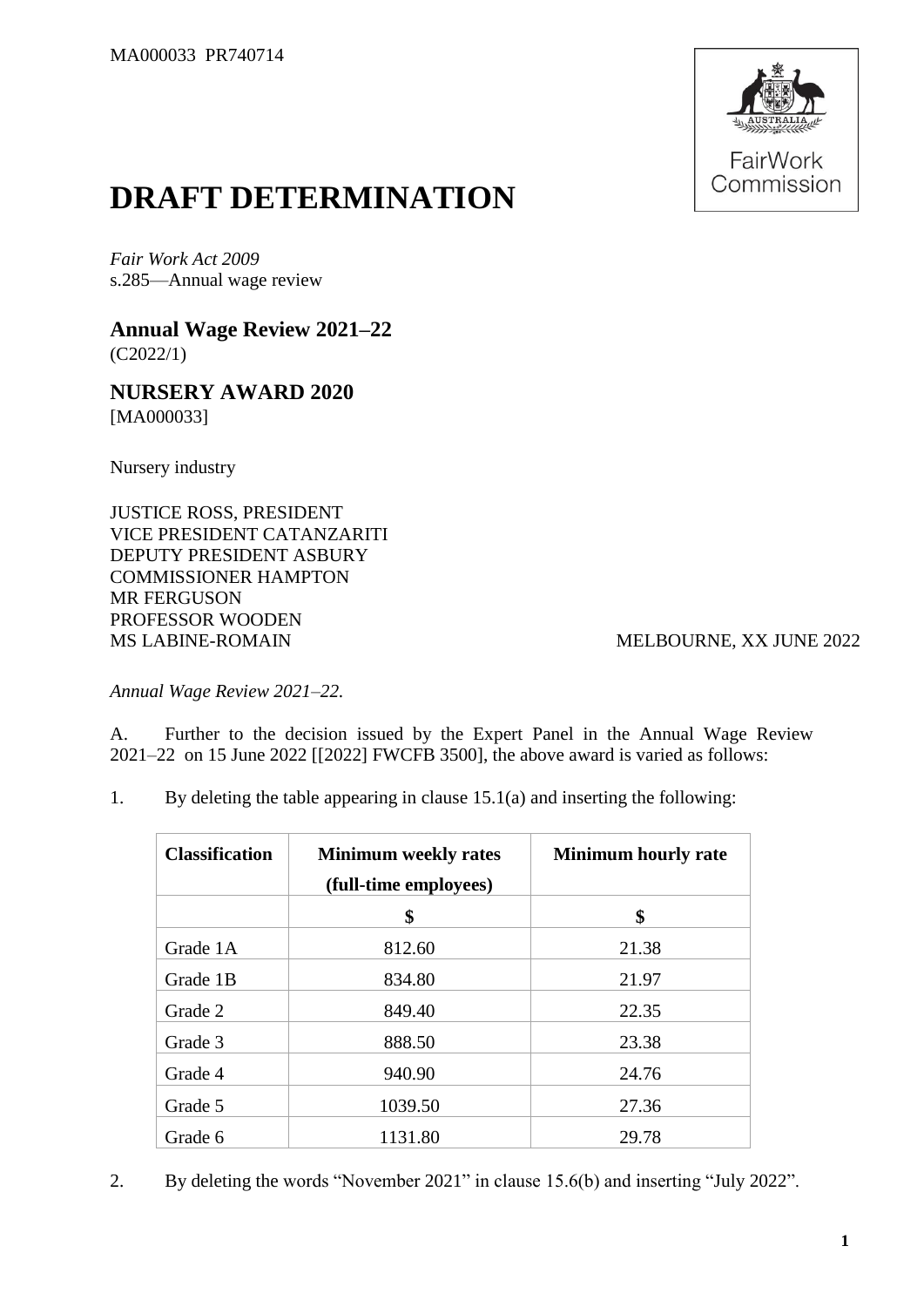3. By deleting the amount "\$14.91" appearing in clause 18.3(a) and inserting "\$15.65".

|          | <b>Ordinary hours</b>                    | <b>Saturday</b> | <b>Sunday</b> | <b>Public holiday</b> |  |
|----------|------------------------------------------|-----------------|---------------|-----------------------|--|
|          | $%$ of ordinary hourly rate <sup>1</sup> |                 |               |                       |  |
|          | 100%                                     | 125%            | 200%          | 250%                  |  |
|          | \$                                       | \$              | \$            | \$                    |  |
| Grade 1A | 21.38                                    | 26.73           | 42.76         | 53.45                 |  |
| Grade 1B | 21.97                                    | 27.46           | 43.94         | 54.93                 |  |
| Grade 2  | 22.35                                    | 27.94           | 44.70         | 55.88                 |  |
| Grade 3  | 23.38                                    | 29.23           | 46.76         | 58.45                 |  |
| Grade 4  | 24.76                                    | 30.95           | 49.52         | 61.90                 |  |
| Grade 5  | 27.36                                    | 34.20           | 54.72         | 68.40                 |  |
| Grade 6  | 29.78                                    | 37.23           | 59.56         | 74.45                 |  |

4. By deleting the table appearing in clause B.2.1 and inserting the following:

5. By deleting the table appearing in clause B.2.2 and inserting the following:

|          | <b>First 3 hours</b><br><b>Monday to</b><br><b>Saturday</b> | After first 3<br>hours Monday<br>to Saturday | <b>Sunday</b> | <b>Public holiday</b> |  |  |
|----------|-------------------------------------------------------------|----------------------------------------------|---------------|-----------------------|--|--|
|          |                                                             | $%$ of ordinary hourly rate <sup>1</sup>     |               |                       |  |  |
|          | 150%                                                        | 200%                                         | 200%          | 250%                  |  |  |
|          | \$                                                          | \$                                           | \$            | \$                    |  |  |
| Grade 1A | 32.07                                                       | 42.76                                        | 42.76         | 53.45                 |  |  |
| Grade 1B | 32.96                                                       | 43.94                                        | 43.94         |                       |  |  |
| Grade 2  | 33.53                                                       | 44.70                                        | 44.70         | 55.88                 |  |  |
| Grade 3  | 35.07                                                       | 46.76                                        | 46.76         | 58.45                 |  |  |
| Grade 4  | 37.14                                                       | 49.52                                        | 49.52         | 61.90                 |  |  |
| Grade 5  | 41.04                                                       | 54.72                                        | 54.72         | 68.40                 |  |  |
| Grade 6  | 44.67                                                       | 59.56                                        | 59.56         | 74.45                 |  |  |